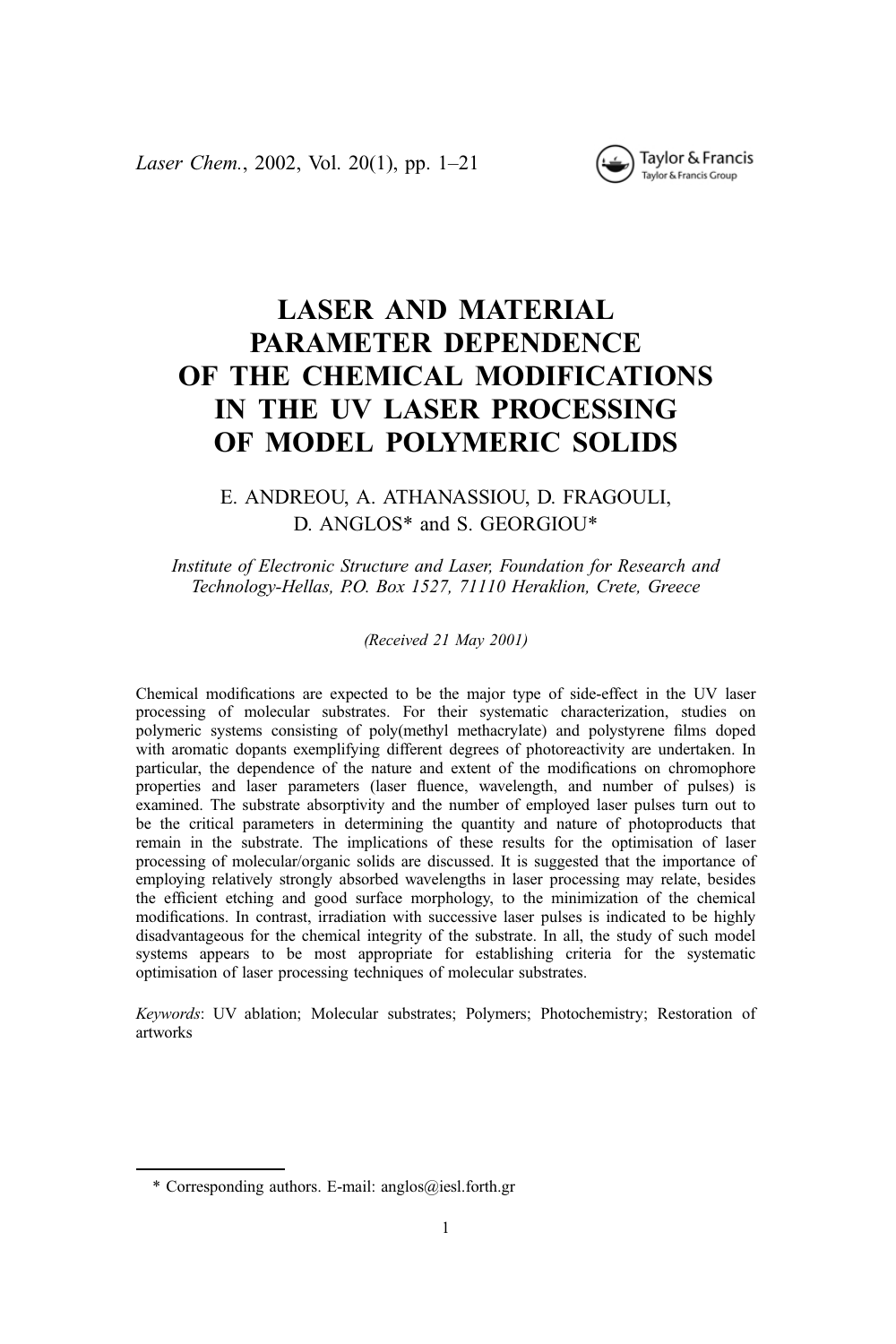#### 2 E. ANDREOU et al.

## 1. INTRODUCTION

Due to its several advantages over traditional methods of material removal, UV ablation has found extensive use for the processing of polymeric substrates. In parallel, new applications are continuously being introduced. For instance, ablation is used for the patterning of polymers [1–3], for the removal of microparticles in microelectronic industry [4], for polymer deposition [5] as well as for dry image production via laser ablation transfer [6]. The particular advantages of UV ablation for demanding processing purposes are clearly illustrated by its successful use for the restoration of the highly sensitive painted artworks [7, 8]. By now, there are several examples in which laser processing has enabled the restoration of painted artworks that would not be amenable to treatment by traditional/ conventional techniques. Closely related to these applications and further demonstrating the potential of UV ablation is its use for the precise excision of tissue in medicine, as for example in photorefractive keratectomy [9–11].

For the development of these applications, extensive work has been performed for establishing optimal processing parameters. In most cases, the optimisation has been achieved empirically, largely on a trial-and-error basis. This is due to the ill-understood nature of the effects of UV ablation. In particular, the processes that underline UV ablation appear to differ significantly from those taking place at low laser intensities, so that the principles of conventional photochemistry are insufficient in guiding the efforts. For instance, in many cases, the processing of chemically similar systems calls for considerable changes in the employed parameters and/ or procedures. Clearly, as the applications of UV ablation become more sophisticated and applied to more ''sensitive''substrates, there is strong need for the specification of well-defined criteria for guiding the systematic selection of processing parameters. To this end, a detailed examination of the effects of the ablation process and of their dependence on processing parameters is undertaken.

A major advantage of employing UV light for the processing of molecular substrates is considered to be the limited thermal ''load'' to the substrate. On the other hand, the use of high intensity UV laser pulses raises serious concerns in relationship with the photochemical modifications that may be induced to the substrate. In most applications, the processed molecular substrates include a wide variety of chromophores. Upon photoexcitation, several of the included chromophores dissociate into highly reactive fragments,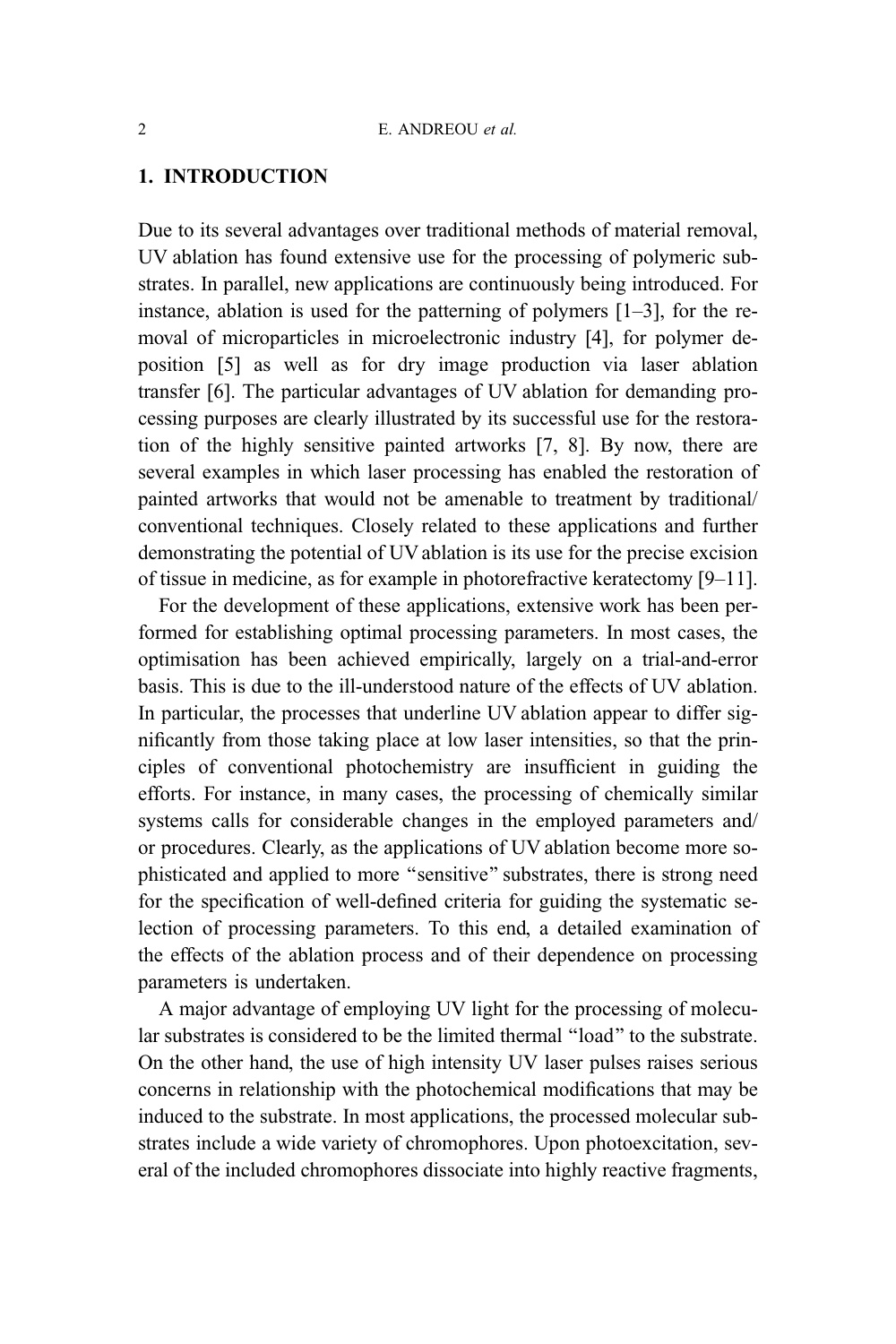which can subsequently react with nearby units and/or form oxidation products. In parallel, the relatively high temperatures attained ( $\geq 800^{\circ}$ C) [12, 13] may result in thermal dissociation of the weaker bonds and further production of radicals. Finally, the high amplitude stress waves (of the order of GPa) developed may further enhance reactivity [14–16]. It is also important to note that as all these factors operate in parallel, there can be a ''positive feedback'' between them [17] and the finally produced chemical effects may far exceed a simple ''summation'' of their contributions. For these reasons, UV ablation might be expected to result in extensive photochemical modifications, with detrimental effects on the integrity of the substrates.

It is clear that a thorough characterization of the chemical effects and of their dependence on laser-processing parameters is difficult to achieve in the chemically and structurally complex substrates (i.e., painted artworks, tissue, etc.) encountered in the above applications. In an attempt to overcome this problem, we have been performing studies on model polymeric systems, namely polymer films doped with simple chromophores. Poly- (methyl methacrylate), PMMA and polystyrene, PS have been used as host polymers. Various organic chromophores have been employed, with the work focussed on simple aromatic compounds, namely naphthalene, phenanthrene and their halo-derivatives (bromo- and iodo-derivatives). These doped polymer systems constitute a good model for a number of systems encountered in the various applications of UV ablation. For instance, they present close analogies to the painting medium in artworks, where pigments are dispersed within an organic polymerised medium [7], or to biological tissues that include a variety of proteins and other biological chromophores within a collagen stroma [9]. On the other hand, as compared with these realistic systems, the chosen systems offer the advantage of the chemical simplicity of the dopants, thereby enabling the systematic monitoring of their modifications. Furthermore, the well-known photochemistry of the dopants provides a basis for the elucidation of the factors responsible for the induced photochemical effects.

Three laser parameters are usually of consideration in the various processing applications, namely wavelength, fluence and number of pulses applied to a given area [1, 2]. Here, we assess the importance of all three parameters in determining the nature and extent of the induced modifications to the dopants in the substrate. UV ablation with nanosecond pulses is shown to result in considerable modifications, in particular formation of recombination (i.e., products through reactions of two dopant molecules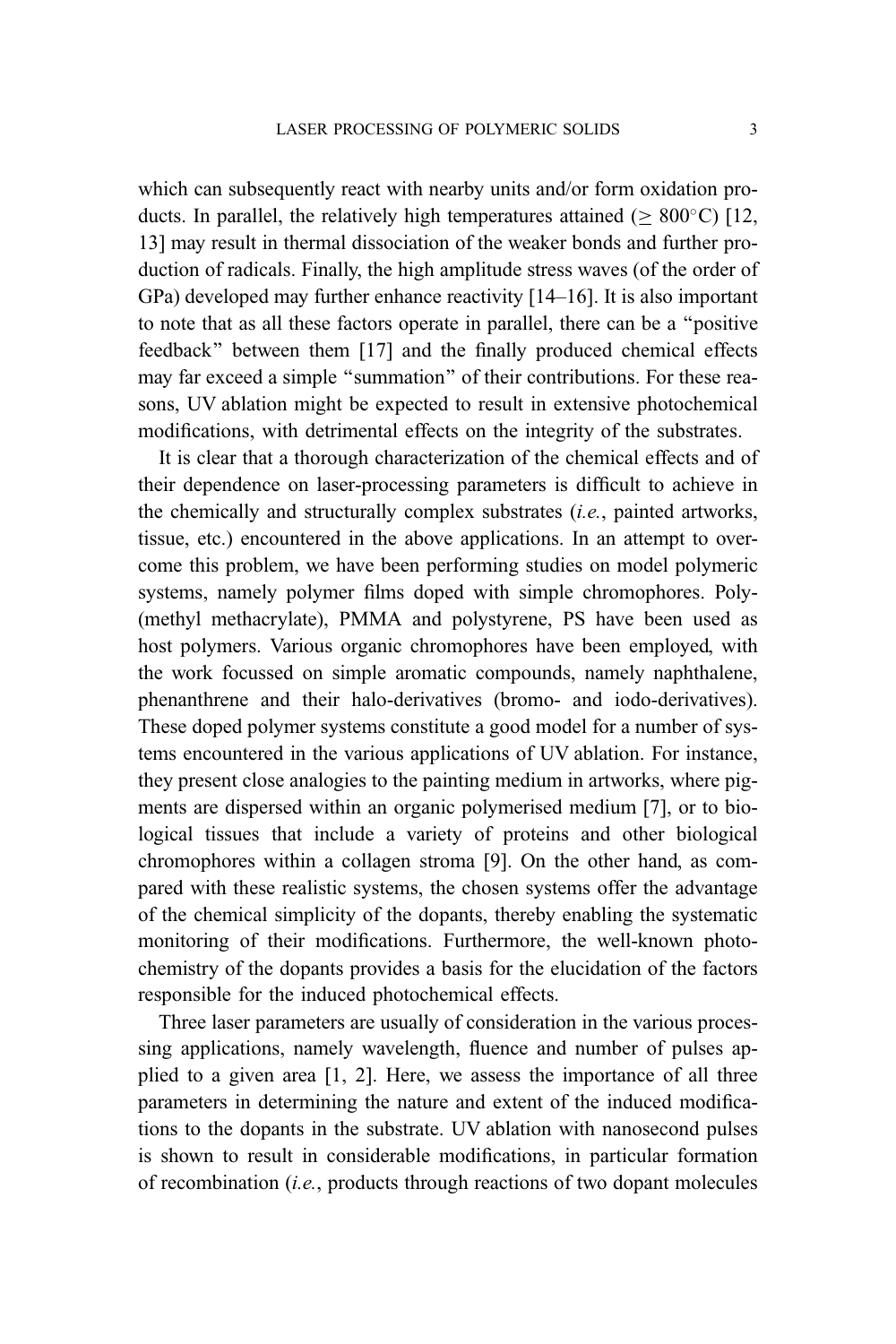#### 4 E. ANDREOU et al.

or radicals) and polycyclic fused products. No particular dependence of the nature, at least of the emitting products probed here, on wavelength is observed. On the other hand, different types of  $F_{LASER}$ -dependence of the photoproduct amount remaining in the substrate are found for the particular systems at different wavelengths. In all cases, the extent of chemical modifications deviates much from that observed at low fluences, but in different ways at the various wavelengths. It is shown that absorptivity of the substrate at the irradiation wavelength is the major determinant for the type of dependence observed (i.e., chemical composition of the polymer does not appear, in first approximation, to be as significant). Successive laser pulses result in further photolysis and accumulation of photoproducts, as well as in secondary, ill-defined photoproducts. The results are correlated with the procedures adapted in the various laser processing schemes of molecular solids, taking as an example the laser restoration of painted artworks. In particular, the results suggest that one of the reasons for the importance of employing strongly absorbed wavelengths, besides the efficient etching and the good surface morphology, is the minimization of photochemical modifications in the substrate.

## 2. EXPERIMENTAL

Highly purified poly(methyl methacrylate) ( $M_w \sim 120,000$ ) and polystyrene ( $M_w \sim 280,000$ ) are doped with the aromatics naphthalene (NapH) and phenanthrene (PhenH) and their iodo-derivatives 1-iodonaphthalene (NapI) and 9-iodophenanthrene (PhenI) (Aldrich). For the preparation of the films, appropriate amounts of the purified polymer and of the dopant are dissolved into dichloromethane  $(CH_2Cl_2)$ . Subsequently the solutions are cast on quartz substrates. The dopant concentration varies from 0.1% to 4.0% by weight and the typical film thickness is in the range of 10–  $80 \mu m$ , as measured by a profilemeter.

For the characterization and quantification of the induced chemical modifications, laser-induced fluorescence is employed to interrogate the irradiated polymer samples. This examination takes advantage of the fact that the products formed by the photolysis of the NapI and PhenI precursors are generally highly fluorescing [18]. Similarly, polystyrene and the products of the PMMA degradation are fluorescing and can conveniently be monitored via laser-induced fluorescence. Accordingly the experiment is of the pump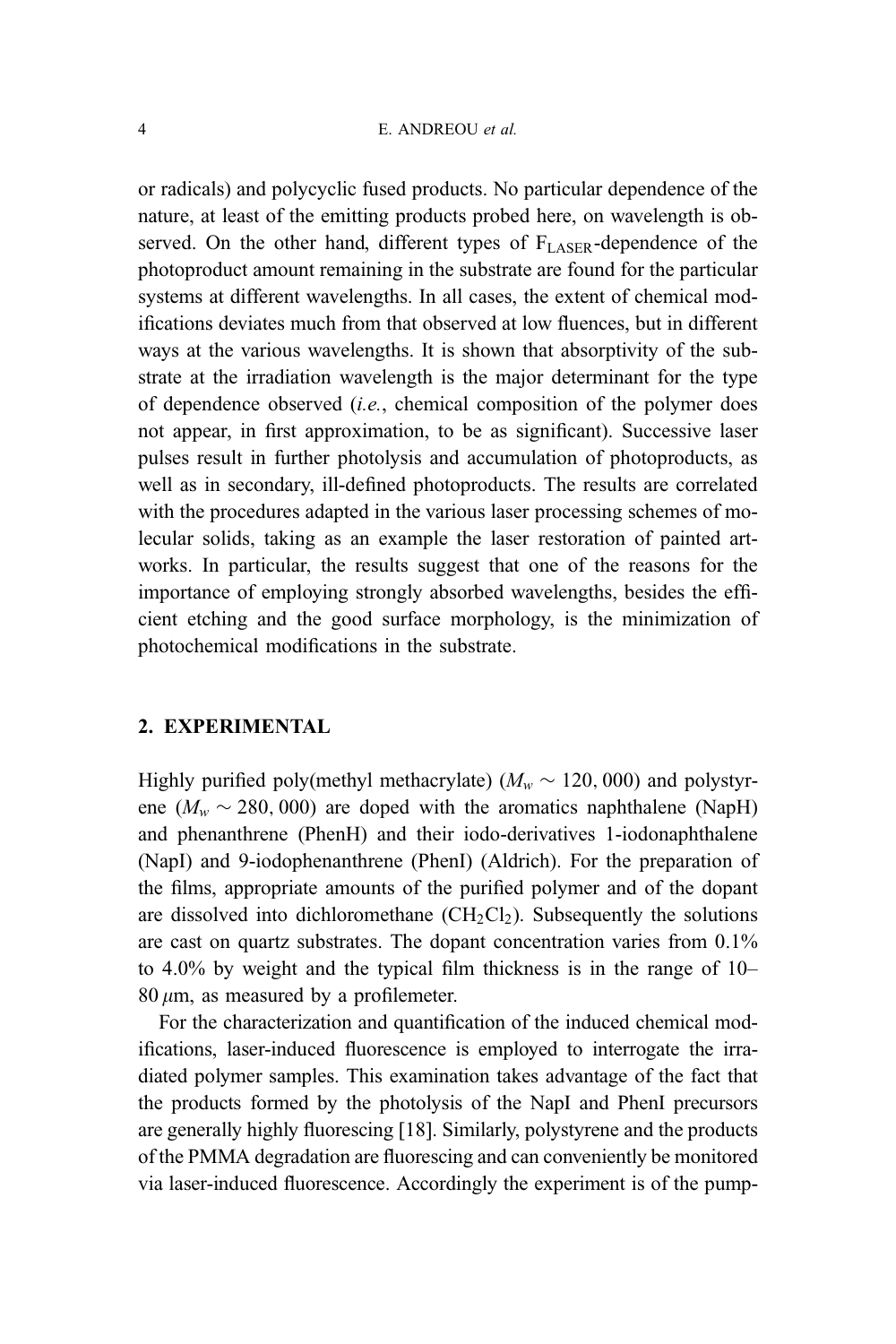probe type, where the pump pulse effects ablation and the probe beam induces the emission of the photoproducts that remain in the substrate.

''Pumping'' (i.e. photoproduct formation) is effected with a nanosecond KrF excimer laser (Lambda-Physik Compex 110) operating at 248 and 193 nm, respectively or a XeCl excimer laser (Lambda-Physik LPX 300) operating at 308 nm. The laser beam is focused perpendicularly onto the sample in a rectangular spot of  $6-10$  mm<sup>2</sup>, using a quartz spherical lens  $(f = +500 \text{ mm})$ . Irradiation of the samples is performed in ambient atmosphere as this is the case in most UV laser processing applications. After irradiation of the doped films with a given number of pump pulses, photoproduct fluorescence is induced by excitation with 248 nm laser pulses of very low fluence  $(F_{LASER} \leq 3 \text{ mJ cm}^{-2})$ . Thus, photoproduct formation by the probe beam itself is negligible and all recorded fluorescence can be assumed to derive exclusively from photoproducts formed by the previous ''pump'' pulse. In the experiments in which ablation is also performed at 248 nm, probing is effected with exactly the same beam configuration (except for the decreased fluence of the probe beam) and thus the ablated and probed areas are identical. In this case, the main source of error in the fluorescence intensity measurements/comparison derives mainly from variations in the thickness (and thus amount of photoproduct formed) across a given film (usually of  $\sim 20\%$ ). For the experiments in which the ablation is performed at 193 nm or 308 nm, probed and ablated areas are nearly matched. However, differences can not be excluded and thus the quantitative comparison between different wavelengths is subject to this additional source of error, though this is expected to be small.

A relatively long delay (of the order of several seconds) between the pump and probe pulses is employed for ensuring nearly quantitative reaction of the photoinduced radicals and formation of stable photoproducts. Indeed, the photoproduct fluorescence intensity remains constant for longer delay times.

The emission induced by the probe beam is collected by an optical fibre oriented nearly perpendicularly to the sample and at a distance of 1 to 2 cm away from its surface. An  $x-y$  micrometer ensures accurate positioning of the optical fibre relatively to the irradiated spot. The light from the fibre is spectrally analysed in a 0.20 m grating spectrograph equipped with a 300 grooves/mm grating, which provides an effective spectral window of 280 nm at the exit port of the spectrograph. The emission spectrum is recorded on an optical multichannel analyser based on an intensified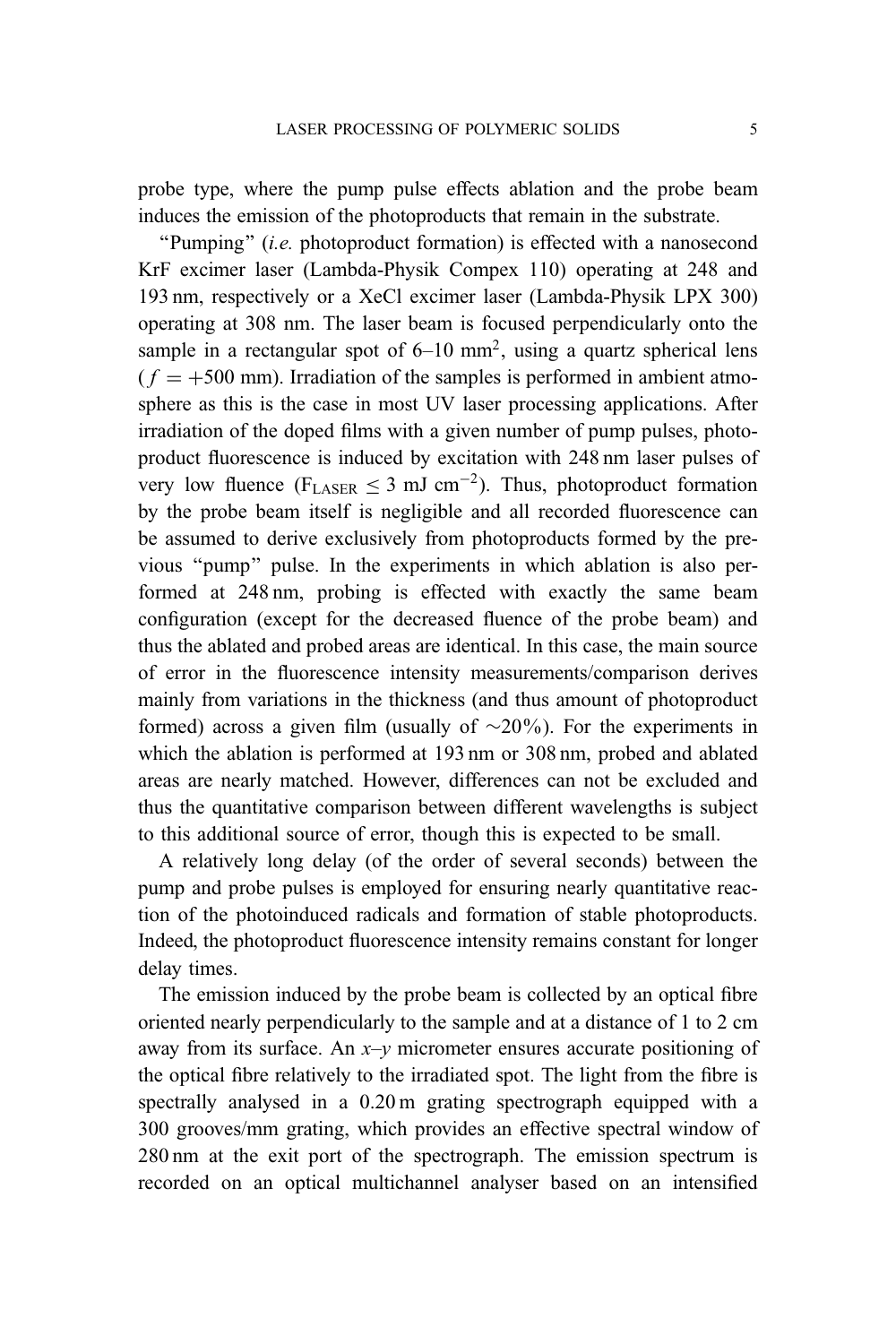photodiode array detector (OMA III system, EG&G PARC Model 1406). A computer interface system is finally used for the storage and analysis of the recorded spectra.

Ablation thresholds have been defined as the  $F_{\text{LASER}}$  where visible surface modification on the film is observed under an optical microscope. It has to be noted that this is not necessarily the etching threshold often used in the literature.

## 3. RESULTS AND DISCUSSION

The presentation considers first the comparison of the nature of the photoproducts observed at the various wavelengths and subsequently the different fluence dependences of photoproduct amount remaining in the substrate following irradiation at the different wavelengths. Finally, the effect of irradiating with successive laser pulses is assessed. As described above, in the present work, the employed dopants include naphthalene and phenanthrene and their iodo-derivatives (NapI and PhenI), while the employed polymer substrates include poly(methyl methacrylate) (PMMA) and polystyrene (PS), which exemplify different chemical compositions and reactivity of their functional units. Results on the initial examination of neat PS polymer films and how their photochemical modifications compare with those of simple aromatic dopants are finally presented.

#### 3.1. Wavelength Dependence

Wavelength is generally considered to be the most important parameter that needs specification in implementations of UV ablation [1–11]. Generally, irradiation at relatively strongly absorbed wavelengths is selected for ensuring efficient etching and good surface morphology. These are, in fact, usually the only criteria employed for selection of the optimal wavelength. In addition, the operation of a photochemical mechanism is sometimes invoked for irradiation at wavelengths absorbed strongly by photodissociable units. The operation of such a mechanism is considered to result in further decrease of the thermal ''load'' to the substrate and thus to minimization of thermal degradation.

As described in more detail elsewhere [19], we have not found thus far any evidence for different types of photoproducts in the irradiation of the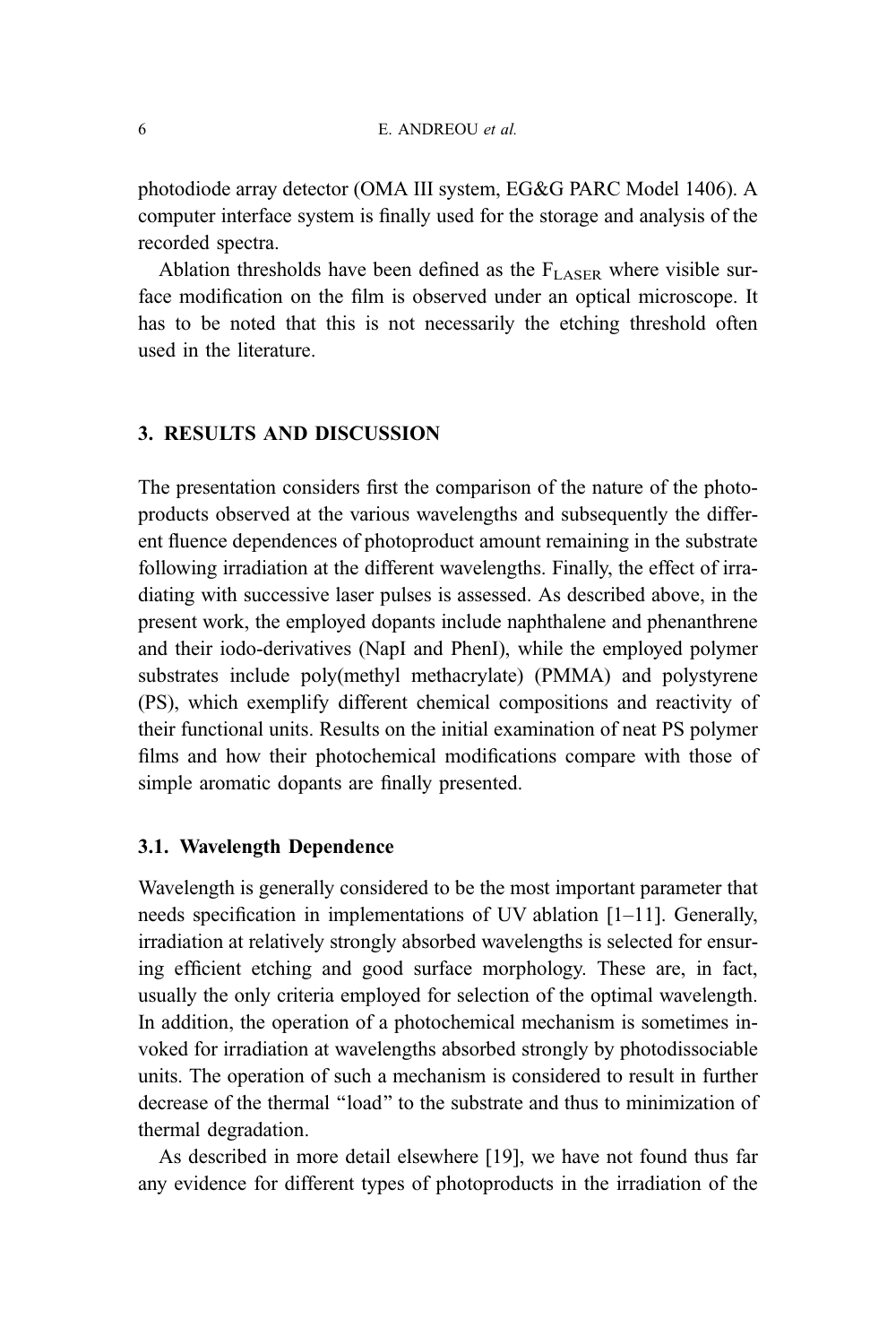NapX/PMMA  $(X = Br, I)$ , PhenI/PMMA and PhenI/PS systems at the three examined wavelengths (193 nm, 248 nm and 308 nm). In the case of PMMA and PS films doped with NapI  $\left($  <1% wt), the probe spectra recorded after ablation are in all cases dominated by the NapH-type emission at 320–340 nm. In the case of the PhenI dopant, the photoproduct spectra exhibit similarly the characteristic pattern of PhenH-type emission, although in this case, the spectral displacement and broadening from the emission band recorded for PhenH-doped polymers indicate that the major product(s) is(are) substituted derivative(s) of the basic phenanthrene skeleton. (Fig. 1). The formation of these NapH and PhenH-like products can be ascribed to the aryl (naphthyl-Nap, and phenanhthrenyl-Phen) radicals that are formed by the homolytic photodissociation of the precursors [20] reacting with nearby PMMA units (either by abstraction or by addition reactions). The important point for the present purposes is that no particular difference in the type of photoproducts is detected following irradiation of the weakly doped systems at the various wavelengths.

$$
ArX \xrightarrow{hv} Ar + X
$$
  
Ar + PMMA \longrightarrow ArH-like

Similarly, no particular difference is observed in the irradiation of samples with a higher NapI dopant concentration ( $\geq 1\%$  wt), for which, the additional formation of Nap<sub>2</sub> and fused aromatic compounds (perylene) is observed (Fig. 2) [18]. (In the case of the PhenI dopant, there is some evidence for formation of the corresponding recombination/fused products, but the spectral examination is not as conclusive as in the case of the NapX dopants). Nap<sub>2</sub>-type product, evidenced by the broad emission centered at  $\approx$  375 nm, is observed at all examined wavelengths (193 nm, 248 nm and 308 nm) and so is the perylene product (emitting at  $\sim$ 445 nm and 475 nm) [21]. However, the depicted spectra do show a tendency for  $Nap_2$  and fused aromatic species formation with increasing wavelength (corresponding to a decreasing absorption coefficient of the substrate). Thus, it seems that the same type of photoproducts are formed at the three wavelengths examined here, but the relative efficiency of formation of the various photoproducts does change. However, at each specific wavelength the NapH/Nap<sub>2</sub> ratio changes also with fluence (decreasing with increasing fluence) so that the significance of the present observations can be assessed only after the cor-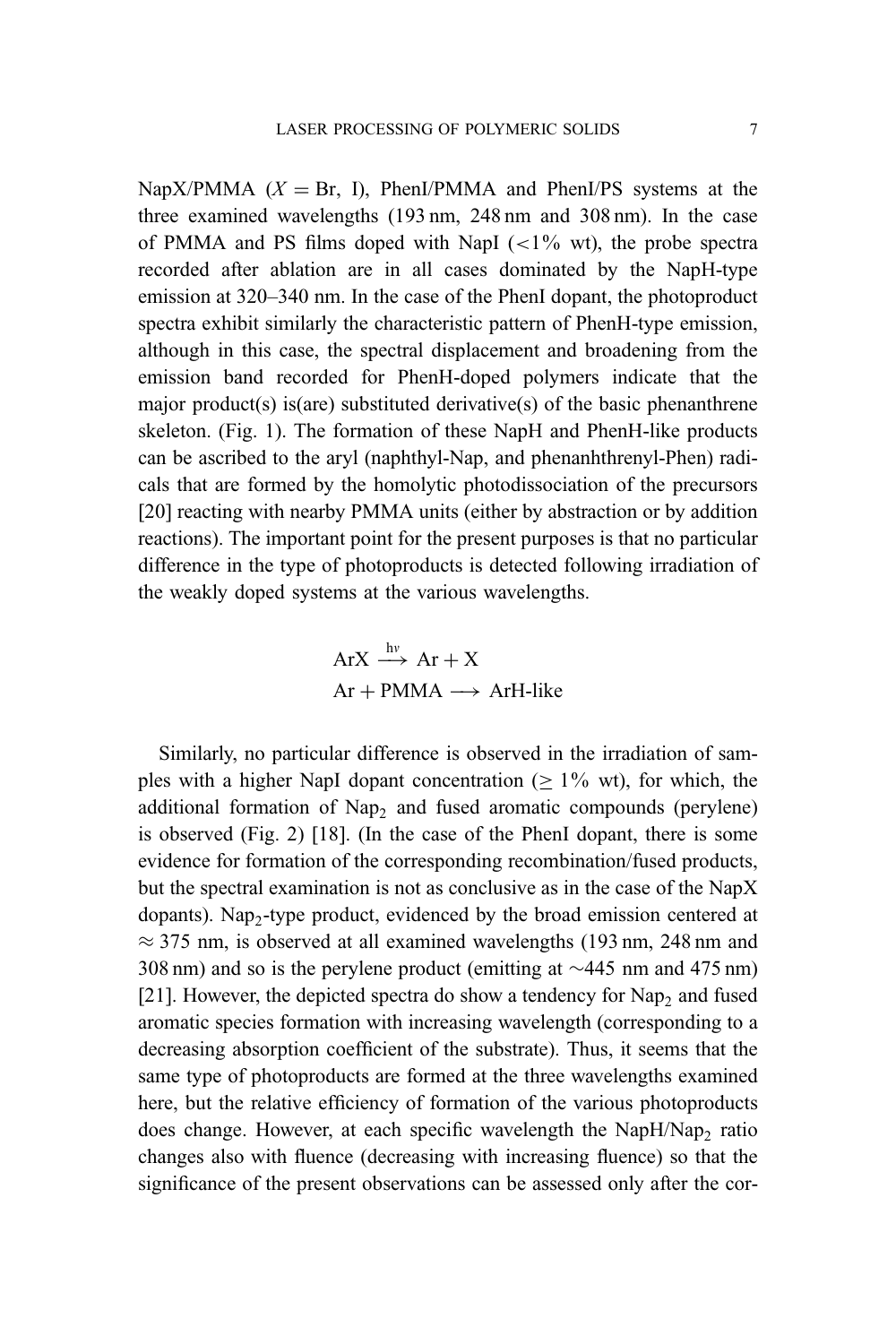

FIGURE 1 Laser-induced fluorescence spectra recorded from PMMA and PS samples doped with PhenI after their irradiation with a single ''pump'' pulse at the indicated wavelengths at laser fluences above the corresponding ablation thresholds. In the spectra from the PS samples, the broad emission at  $\approx$ 310 nm is due to the polymer. For comparison purposes, the spectra have been arbitrarily scaled and spectra recorded from PhenH-doped PMMA and PS (0.1% wt) are also included in the figure.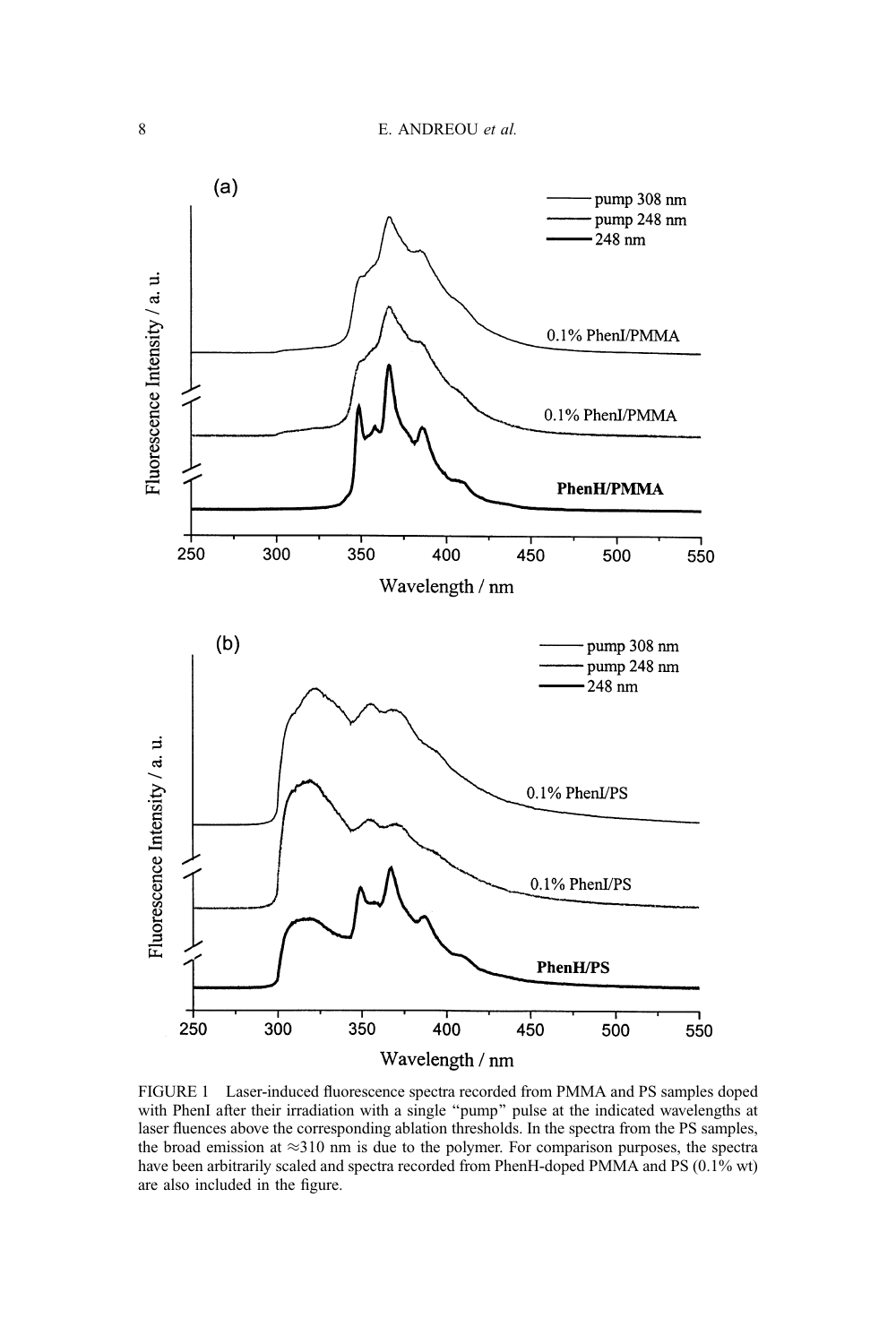

FIGURE 2 Probe fluorescence spectra recorded from NapI-doped PMMA samples of high dopant concentration (4% wt NapI), after irradiation with a single ''pump'' pulse at the indicated wavelengths and laser fluences above the corresponding ablation thresholds.

responding thorough fluence examination. Furthermore, it should be noted that the previous remarks and conclusions refer only to the emitting photoproducts of the dopants, since these are the ones detected by the employed LIF technique. For a full mechanistic understanding of the importance of the wavelength in UV laser ablation of polymers, the non-fluorescing (dark) photoproducts must be also specified, even if these may be much less efficiently formed than the emitting ones. To this end, GC/MS examination has been initiated in parallel to the present fluorescence study.

#### 3.2. Dependence on Laser Fluence

Much more informative for the importance of the wavelength turns out to be the quantitative characterization of the photoinduced effects as a function of laser fluence. To this end, the fluence dependence of the emission intensity (i.e., of the NapH precursor for NapH/polymer films or of the NapH-like photoproduct for NapI/polymer films) following a single pump pulse on virgin polymer has been monitored. This intensity reflects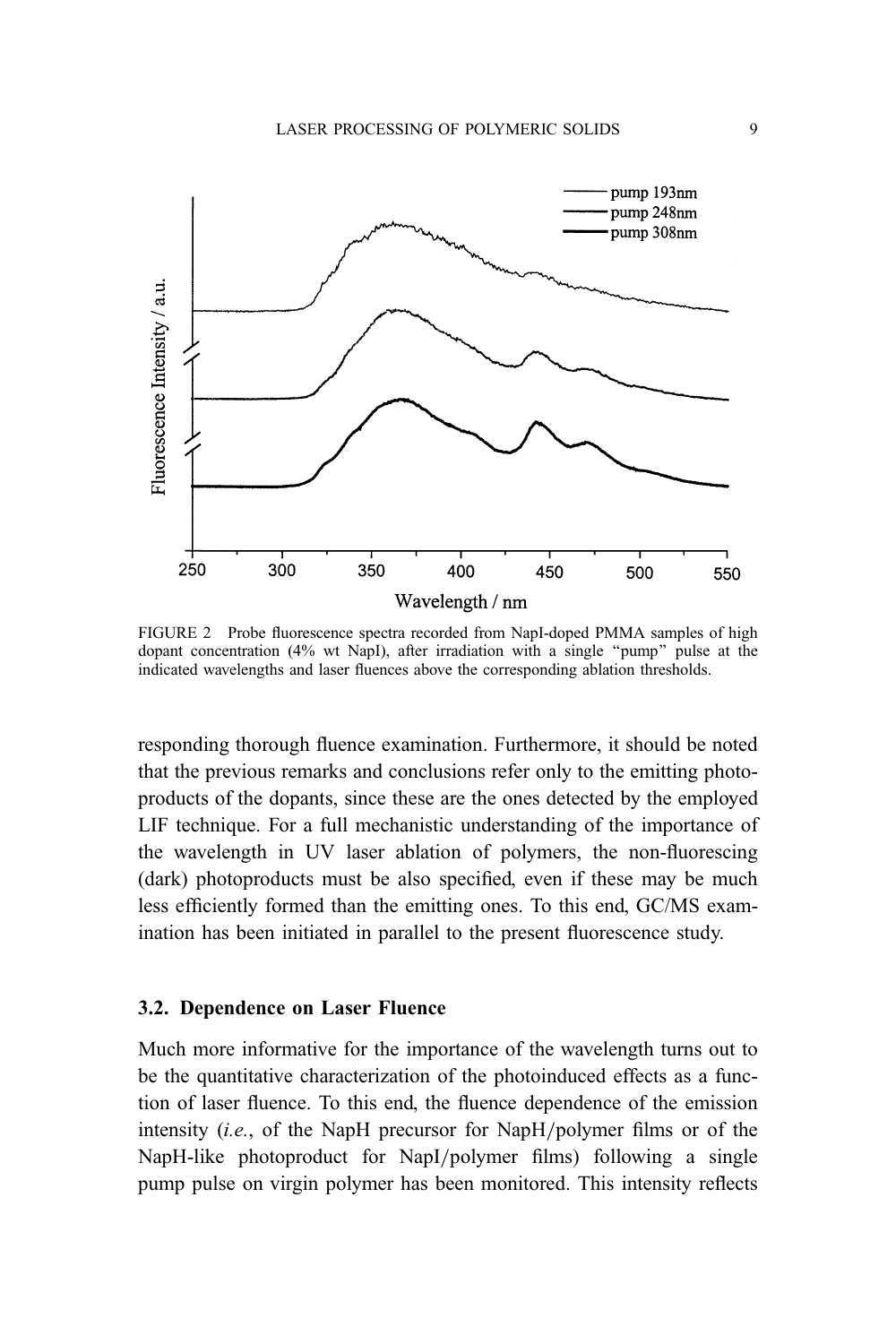essentially the amount of the fluorescing naphthyl species that remains in the substrate after irradiation.

Interestingly, even in the case of NapH dopant, quantitative changes are observed, namely a decrease in the precursor fluorescence with successive laser pulses and/or increasing laser fluence. The decrease in the NapH fluorescence may be ascribed to thermal desorption of the dopant, as indicated by Fukumura et al. [22] and/or to photooxidation/degradation. The spectral examination does not provide any evidence for the photoproduct(s), however, this may be due to its (their) very low or minimal fluorescence yield. The possibility of photodegradation is nevertheless indicated by a parallel strong decrease in the transmission of the film, which is consistent with the formation of photoproducts that absorb stronger than the NapH precursor. Indeed, NapH and related compounds are known to generate  ${}^{1}O_{2}(\Delta_{\varphi})$  efficiently following photoexcitation [23]. This has a long lifetime within polymers [24, 25] and it can attack the aromatic to form the corresponding endoperoxide (Nap- $O<sub>2</sub>$ ). Such processes have been shown to occur in related polymer systems [23].

At present, the quantitative examination of this NapH phtotodegradation process has been examined in detail only in the case of irradiation at 248 nm, though similar dependence is also indicated at the other wavelengths (Fig. 3). At low fluences, the decrease in the fluorescence of the NapH dopant, i.e. the extent of its photodegradation, is found to depend on  $F_{\text{LASER}}$ . The dependence scales as  $F_{\text{LASER}}^{1/2}$ , which is consistent with the previously suggested intermediate formation of  ${}^{1}O_{2}(\Delta_{\sigma})$ . With increasing fluence, the process seems to saturate, reaching a limiting value near the ablation threshold (Fig. 3). Thus, UV ablation appears to result in a limitation of the extent of photodegradation that the NapH dopant undergoes.

Turning next to the consideration of the photodissociable NapI and PhenI dopants, the  $F_{\text{LASER}}$ -dependence of the NapH-like photoproduct intensity (monitored at  $\lambda = 335$  nm) remaining in the substrate following irradiation with a single "pump" pulse is depicted in Figure 4. For the  $0.4\%$  wt samples, at 248 nm and 308 nm, the linear increase of the photoproduct yield at low laser fluences is followed by a sharp rise above the threshold. Thus, as compared with irradiation at lower fluences, there is an enhancement in the amount of photoproducts that remain in the substrate following ablation. In contrast, in the irradiation at 193 nm, the yield is found to reach a limiting value near the threshold (Fig. 4(b)). Furthermore, the maximum photoproduct intensity is much lower than that in the case of the irradiation at the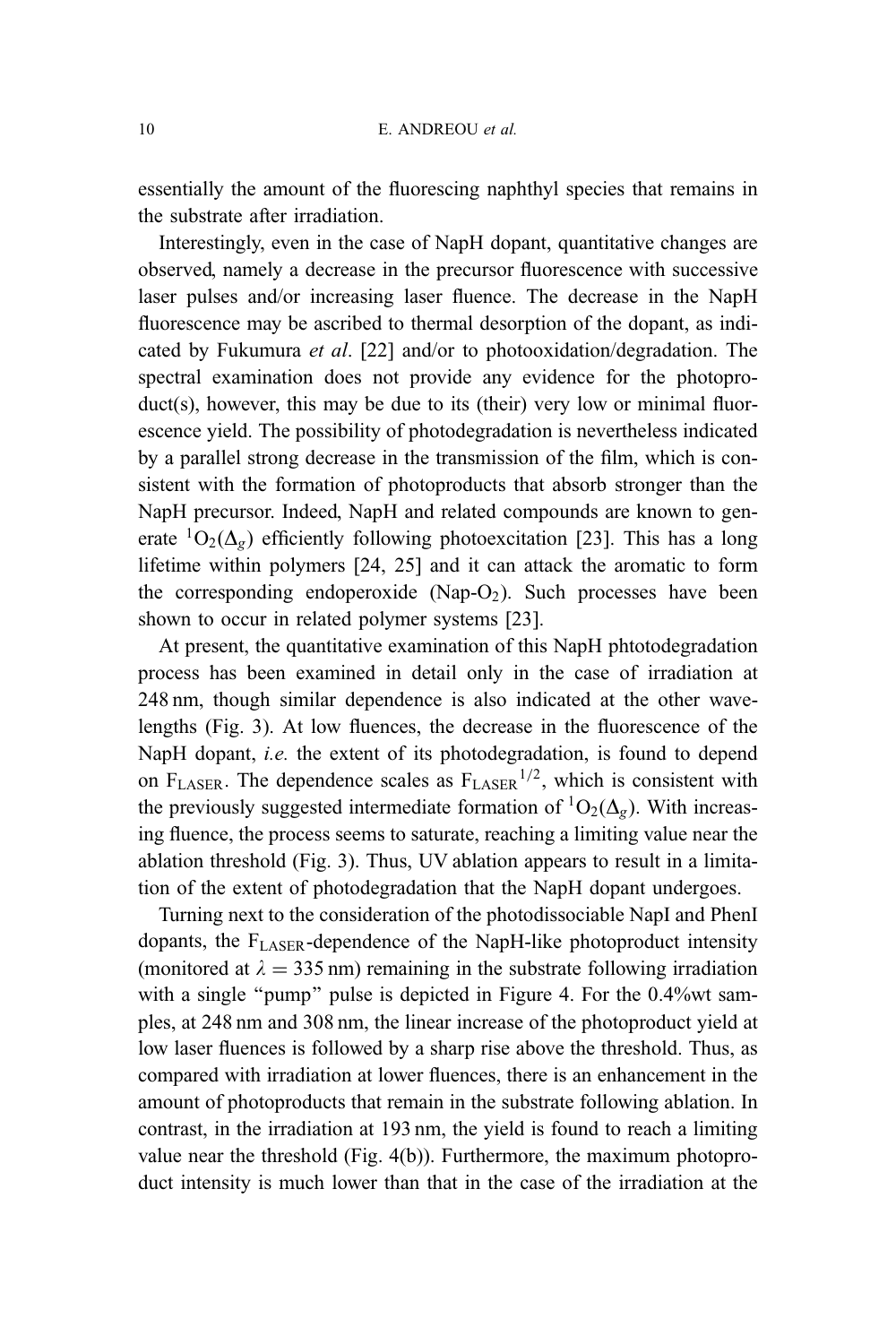

FIGURE 3 FLASER-dependence of the intensity of NapH emission following irradiation of NapH-doped PMMA (0.4% wt) with a single "pump" pulse at 248 nm (a) and at 193 nm (b). The error bars represent  $2\sigma$ , as determined from at least 5 different measurements. The intensity decreases in the two graphs are not comparable, because they have been recorded under somewhat different excitation conditions.

308 nm or 248 nm wavelengths. In other words, the amount of dopantderived photoproducts that remains in the substrate following ablation at 193 nm is much reduced from that in the irradiation at the other two wavelengths.

Since the spectral examination does not indicate any major qualitative differences between the three wavelengths, the difference in the  $F_{\text{LASER}}$ -dependence must relate mainly to the much higher absorptivity of PMMA at 193 nm ( $\varepsilon \approx 5 \times 10^3$ cm<sup>-1</sup>) vs. that at the other two wavelengths (248, 308 nm) ( $\epsilon$  < 500 cm<sup>-1</sup>) [26–28]. To demonstrate this, similar experiments with polystyrene doped with iodo-phenanthrene (so that dopant emission is spectrally resolved from the strong polymer emission) were undertaken. In this case, a dependence similar to that observed for NapI/PMMA at 193 nm is observed for the PhenH-type photoproduct (monitored at  $\lambda \approx 366$ nm) in the irradiation at 193 nm and 248 nm, whereas the dependence at 308 nm is described by curve Figure 4(a). PS absorbs relatively strongly at both 193 nm and 248 nm, but weakly at 308 nm [26, 29, 30]. Thus, for both polymers, there appears to be a close correlation between the absorption coefficient and the FLASER-dependence of the photoproduct yield. Of course, this conclusion does not imply that the chemical composition of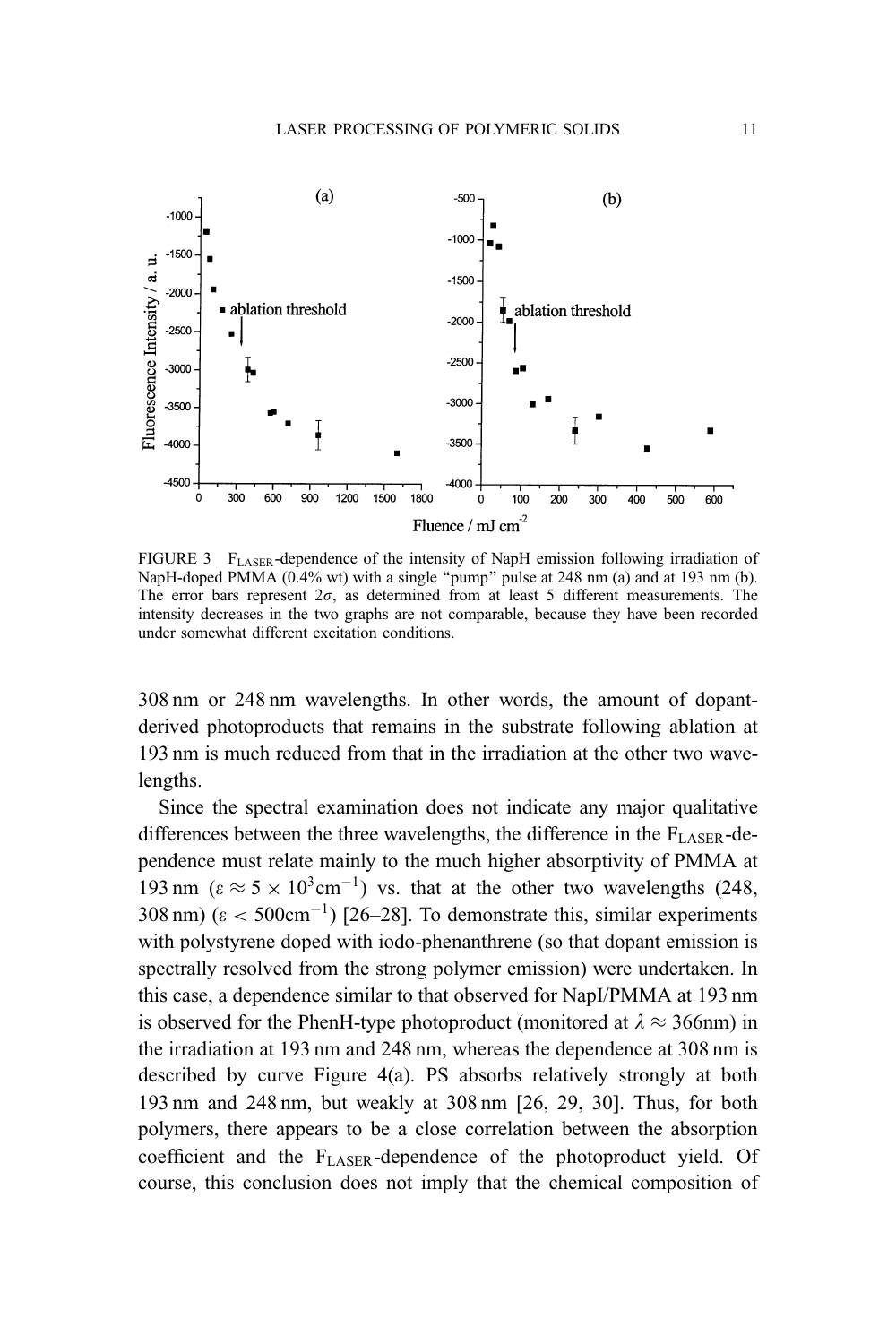

FIGURE 4 F<sub>LASER</sub>-dependence of the NapH-like (monitored at  $\lambda = 335$  nm) and PhenH-like (monitored at  $\lambda = 366$  nm) photoproduct emission in the irradiation of 0.4% wt NapI/PMMA (top figures) and 0.1%wt PhenI/PS (bottom figures) at the indicated wavelengths. The error bars represent  $2\sigma$ , as determined from at least 5 different measurements.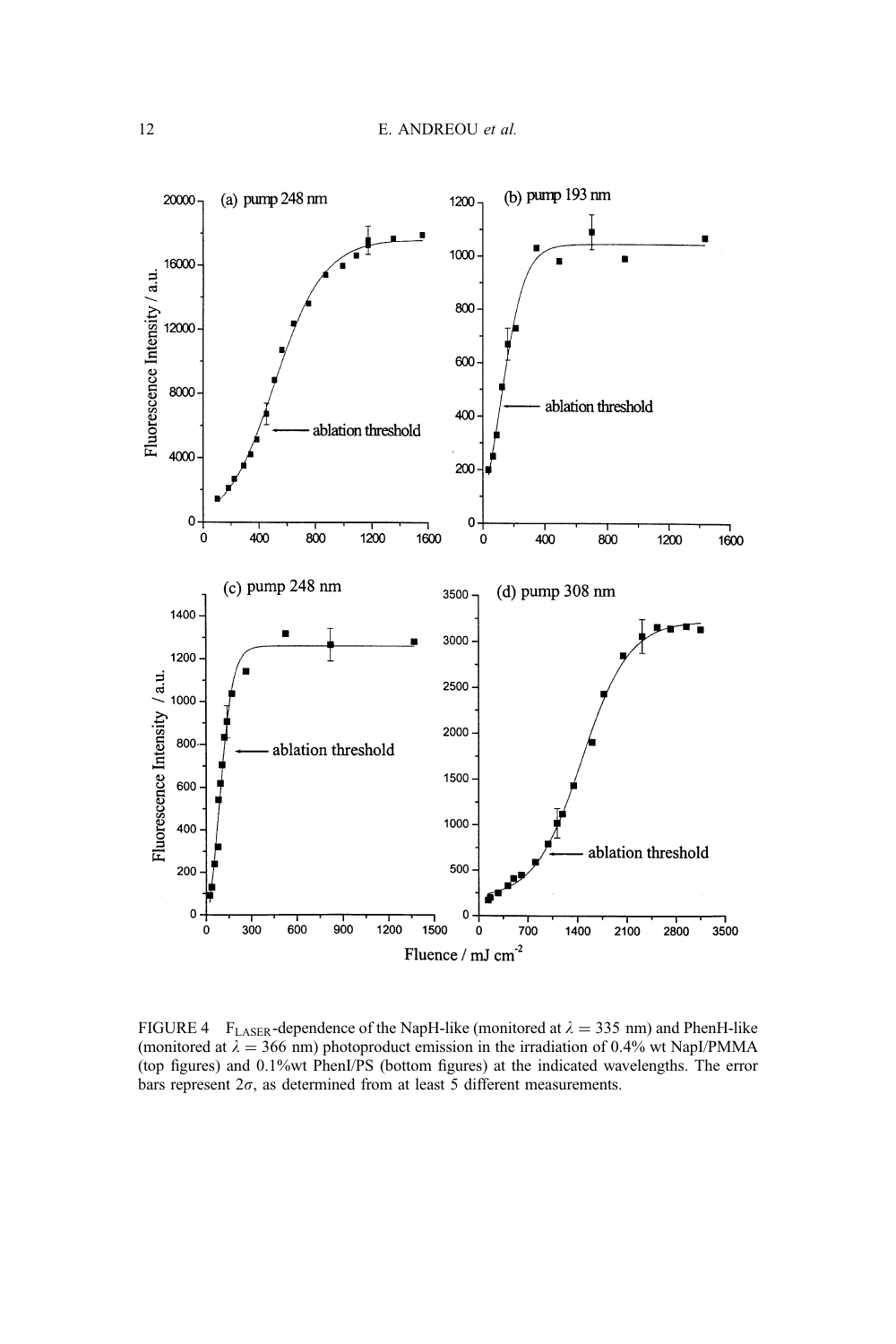the matrix is not significant, but that, at least to a first order approximation and for the systems studied here, it is of secondary importance to the absorptivity.

At present, two possibilities can account for this importance of the absorption coefficient. The first possibility concerns a much more effective light absorption by the ejected plume at stronger absorbed wavelengths (i.e., for 0.4% wt NapI/PMMA, at 193 nm than at 248 and for PhenI/PS, at 248 nm and 193 nm vs. at 308 nm). Indeed, the importance of plume absorption in determining the extent of etching depth has been considered extensively in the literature [31–33]. Alternatively, this dependence can be understood by the fact that the absorption coefficient determines the relative ratio of etching depth vs. optical penetration depth and thus the depth over which photoproducts that remain in the substrate with increasing laser fluence. However, the quantitative analysis of the results requires an accurate knowledge of the effective absorption coefficient, which generally differs significantly during ablation from the linear one. To this end, temporally-resolved absorption measurements are currently in progress. In parallel, plasma emission studies are under way for establishing the relative importance of the two plausible explanations.

Independently of the mechanisms responsible for the observed dependence, this result clearly indicates that a key factor for the success of the various implementations of UV ablation relates to the high absorptivity of the processed molecular substrates. Indeed, in most applications, best results are attained via the use of irradiation wavelength that is strongly absorbed by the treated substrate. It is generally assumed that the necessity for irradiation at strongly absorbed wavelengths is due to the need for efficient etching, and good morphology of the treated area. However, according to the present work, the strong absorption also indicates that the induced photochemical modifications may be closer to the ones indicated in Figure 4(b) and 4(d), *i.e.*, highly reduced from that expected on the basis of the linear photochemistry that occurs at low laser fluences. The importance of the wavelength is further enhanced by the indication of Figure 2 for a reduction in the formation of recombination/condensation products with increasing absorptivity. Thus, the present work demonstrates that besides the improved etching efficiency and substrate morphology, an additional reason for the importance of strongly absorbed wavelength relates to the high degree of ''photochemical protection'' afforded to the remaining material.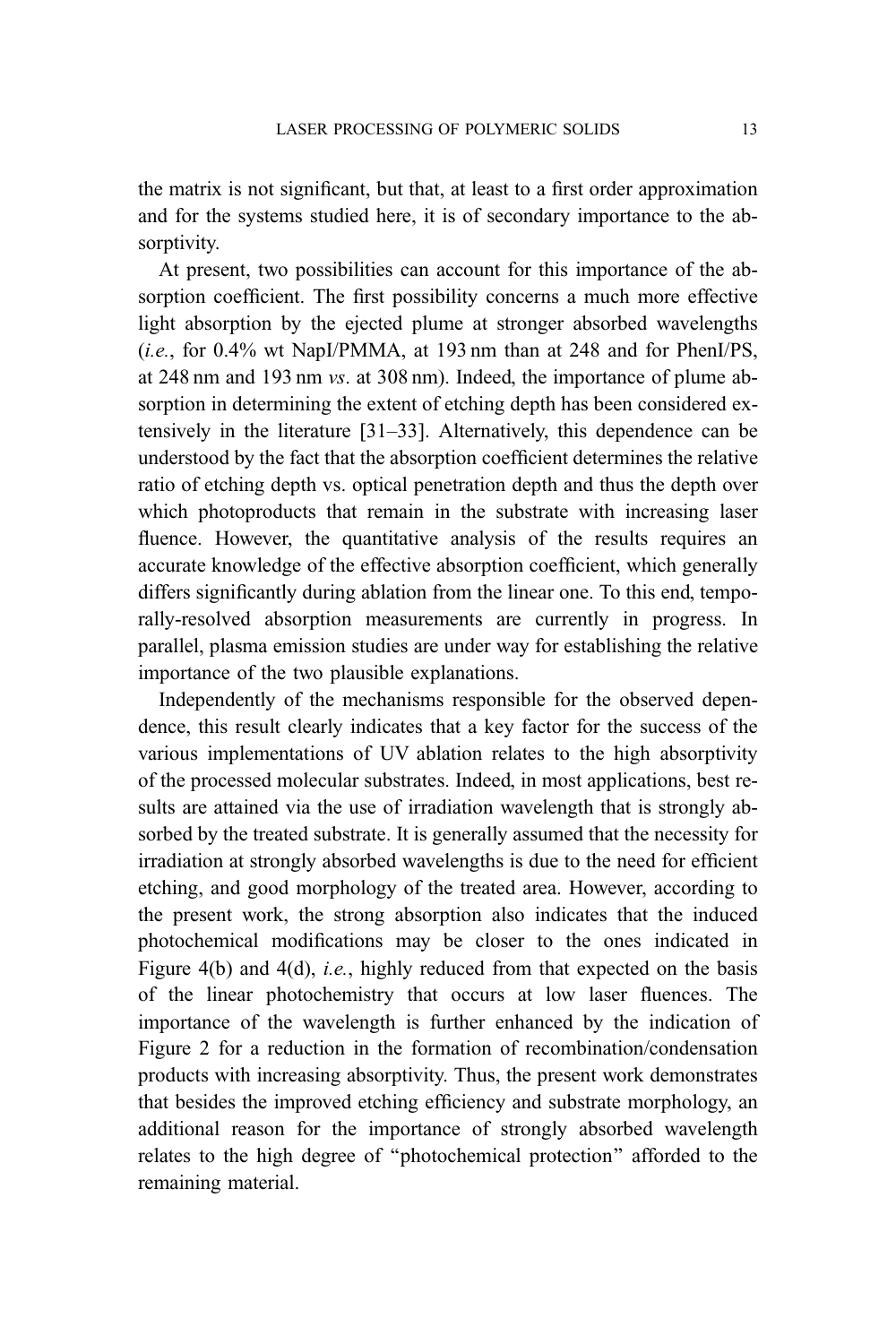#### 14 E. ANDREOU et al.

The importance of high absorptivity of the processed molecular substrates has, for example, been demonstrated in the case in the laser-restoration of painted artworks. In this application, irradiation with excimer laser pulses is employed to effect removal of the outer degraded layers of varnish. Varnish is a mixture of strongly UV-absorbing organic substances and is applied on top of the paintings for aesthetic and protective purposes [7]. However, with time, it undergoes photooxidation at its outer layers, with detrimental effects in the appearance and even for the integrity of the painting, thereby necessitating its removal. Indeed, irradiation with excimer lasers has been shown to enable a highly efficient removal of these degraded layers. Interestingly, it has been found empirically that if the etching is stopped before complete removal of the varnish covering the artwork, minimal if any alterations in the underlying medium are detected. In contrast, if irradiation is continued until the complete removal of varnish, then extensive modifications and degradation of the pigments is observed. These results can be easily rationalized within the framework of the previous work on the doped polymer films. The high absorptivity ( $\alpha \approx 10^5$  cm<sup>-1</sup>) of varnish ensures, on one hand, that excimer laser irradiation effects efficient etching and material removal, and on the other, that photochemical effects are localized within  $d < 1-5\mu m$ , at most, from the surface [8].

#### 3.3. Dependence on Number of Successive Laser Pulses

Another parameter that is usually important in practical implementations is the number of pulses required for the removal of the undesirable surface layers. Thus, the dependence of the extent of photochemical modifications on the number of pulses employed to irradiate the substrate at a given area is of direct relevance for applications.

Figure 5 depicts the fluorescence intensity at  $\lambda = 335$  nm (corresponding to the NapH-like photoproduct) as a function of successive ''pump'' laser pulses (that have irradiated the same spot) for irradiation of 0.4%wt NapI/PMMA at various fluences at 248 nm. Below the threshold, there is an accumulation of the NapH-like photoproduct in the film, described expectably by an exponential of the form  $[1 - \exp(-\alpha F_{\text{LASER}} N)]$ , where N is the number of pulses, until finally a plateau is reached. In contrast above the threshold, photoproduct fluorescence is observed to decrease after the first few pulses. The decrease can be ascribed to material removal by the etching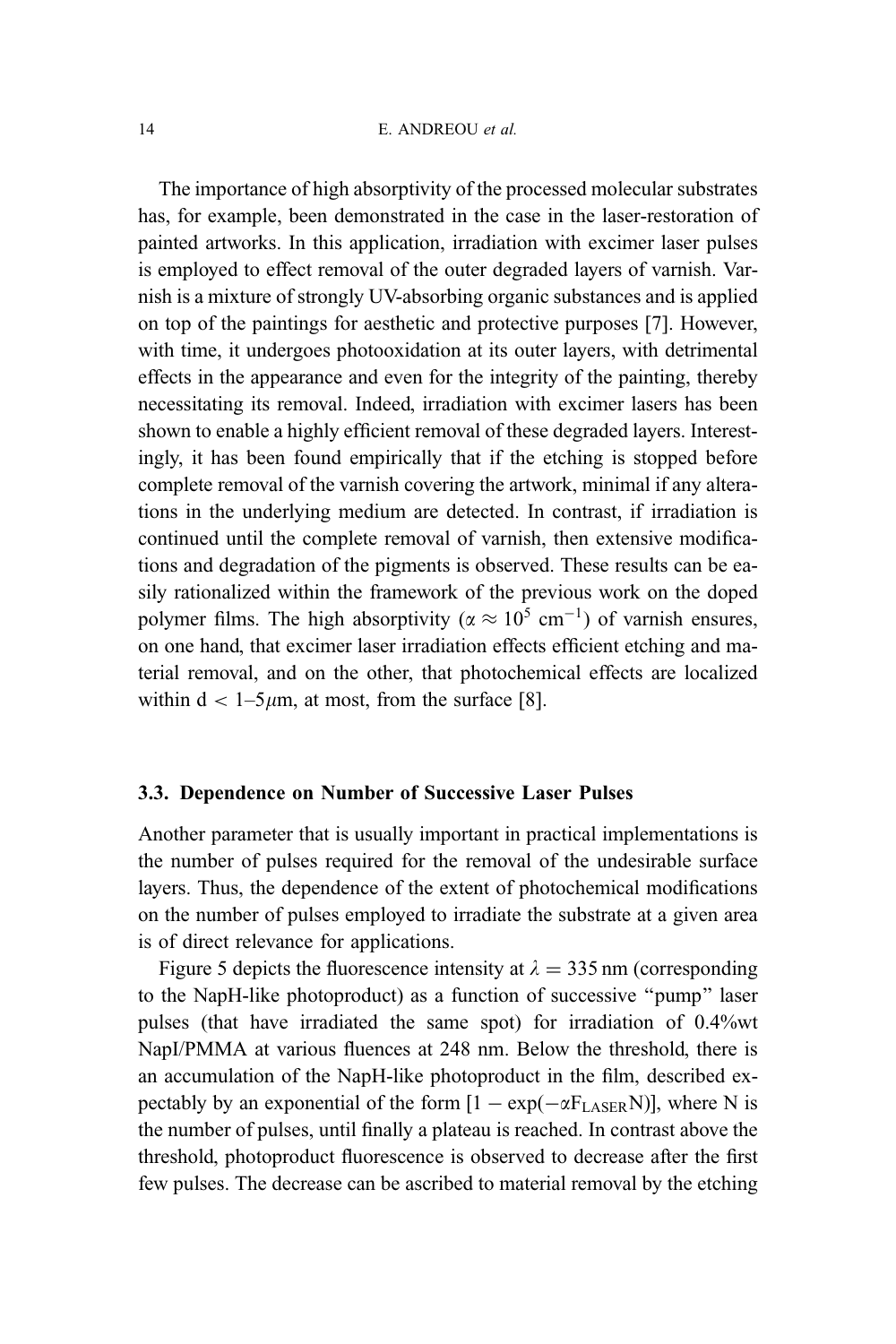

FIGURE 5 (a) The intensity of NapH-like photoproduct emission product emission  $(\lambda = 335 \text{ nm})$  as a function of the number of successive pump laser pulses on NapI-doped (0.4% wt) PMMA, at indicative laser fluences below, near and above the ablation threshold. The error bars represent  $2\sigma$ , as determined from at least 5 different measurements. (b) Laserinduced fluorescence spectra recorded from NapI/PMMA (0.4% wt) irradiated with the indicated number of pulses (at 248 nm) at two fluences above the ablation threshold.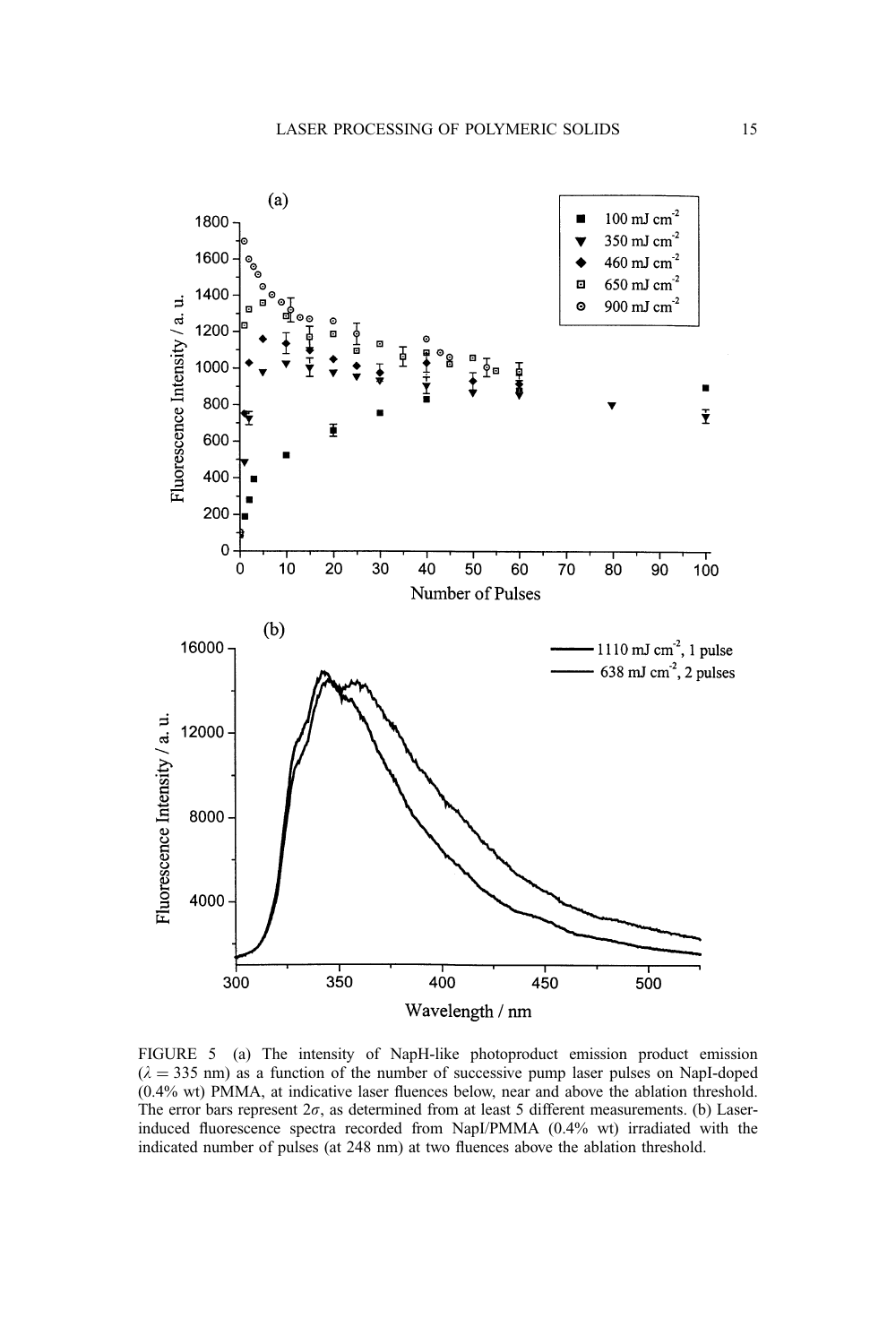process and also plausibly to the photooxidation/degradation of the NapHlike photoproduct discussed before.

A further feature concerning the importance of number of pulses derives from the spectral examination of the probe spectra from samples that have been irradiated at various fluences but approximately at the same total photon dose (Fig. 5). The comparison is meant to be qualitative, as the quantitative one requires correction for self-absorption and scattering effects by the laser modified film surface. Aside from the fact that no welldefined procedure for correcting for these effects is established in the literature, correction in the present case for changes with number of successive laser pulses is far from straightforward. Nevertheless, even the qualitative examination indicates an interesting feature: at all fluences, the spectra following the few initial pulses are dominated by the NapH-type photoproduct emission, but with continuing irradiation, they get progressively broader and red-shifted. Consequently, for irradiation at the same total photon dose but at different fluences, accumulation of by-products is higher with increasing higher number of pulses that have irradiated a given spot  $(i.e.,$ higher for irradiation at lower fluences).

In all, the examination demonstrates that multipulse irradiation protocols must be avoided in the applications, since they result in higher and higher accumulation of ill-defined products and secondary reactivity. Of course, in the various implementations of UV ablation, the necessary number of pulses is specified by the etching efficiency as compared to the amount of material required to be removed. Thus, in practice, a compromise may have to be drawn between efficient material removal and minimization of photochemical effects.

## 3.4. Examination of Neat PS Modifications

As an extension of the study to more complex systems, we present also preliminary results on the oblation of PS films [34, 35]. The question addressed here concerns how the previous results differ for chromophores being part of the polymer chain rather than a ''small'' dopant dispersed within the polymeric matrix. To this end, we examine here PS, which is relatively strong fluorescing polymer.

The probe spectrum of PS consists essentially by an emission band at 320 nm, in good agreement with the literature reports. [36–38] This emission is generally ascribed to excimer emission of the phenyl side groups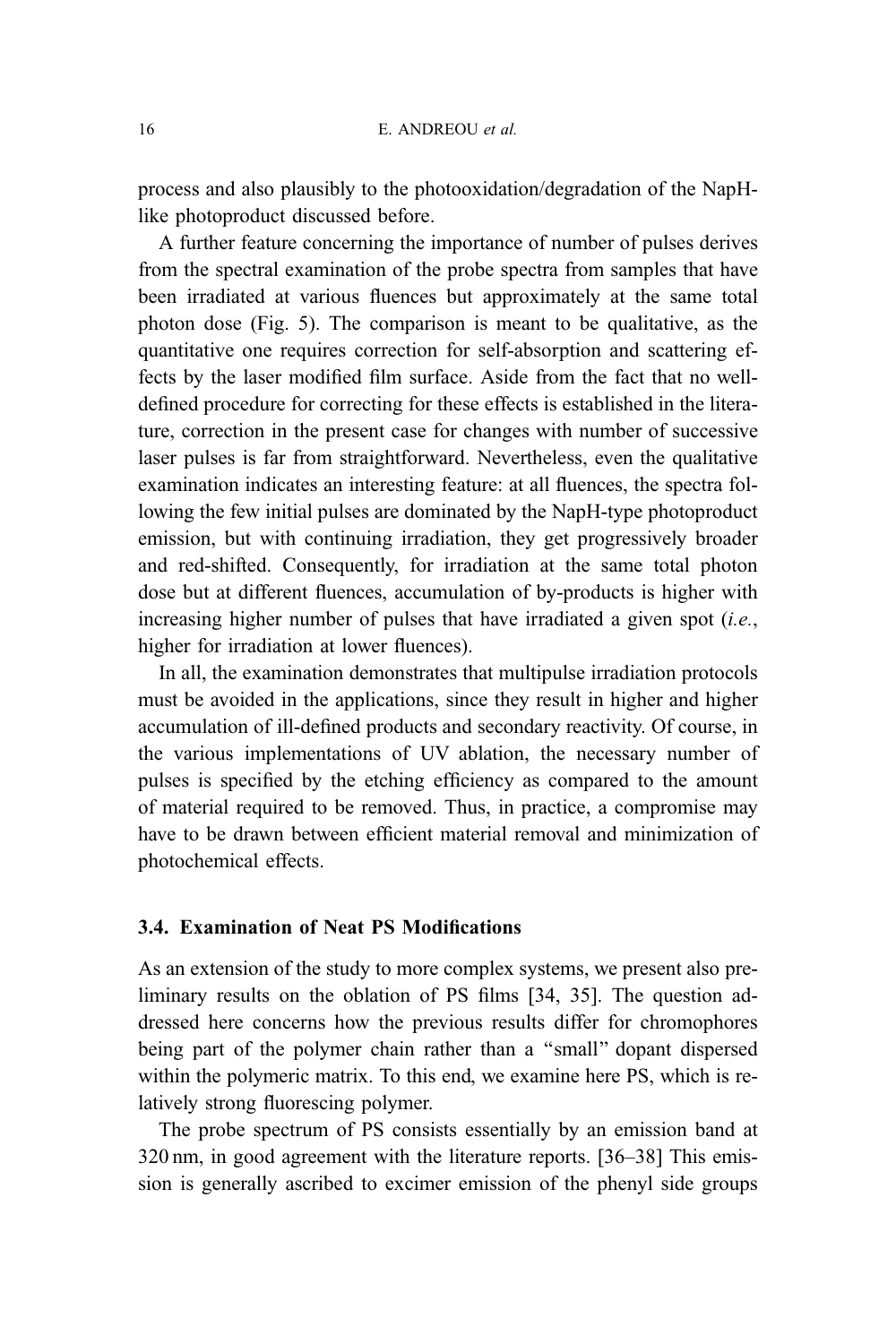

FIGURE 6 Laser-induced fluorescence spectra recorded from a PS film irradiated with the indicated number of pulses (at 248 nm) at a fluence (a) below ( $F_{\text{LASER}} \approx 85 \text{mJ/cm}^2$ ) and (b) above the ablation threshold ( $F_{\text$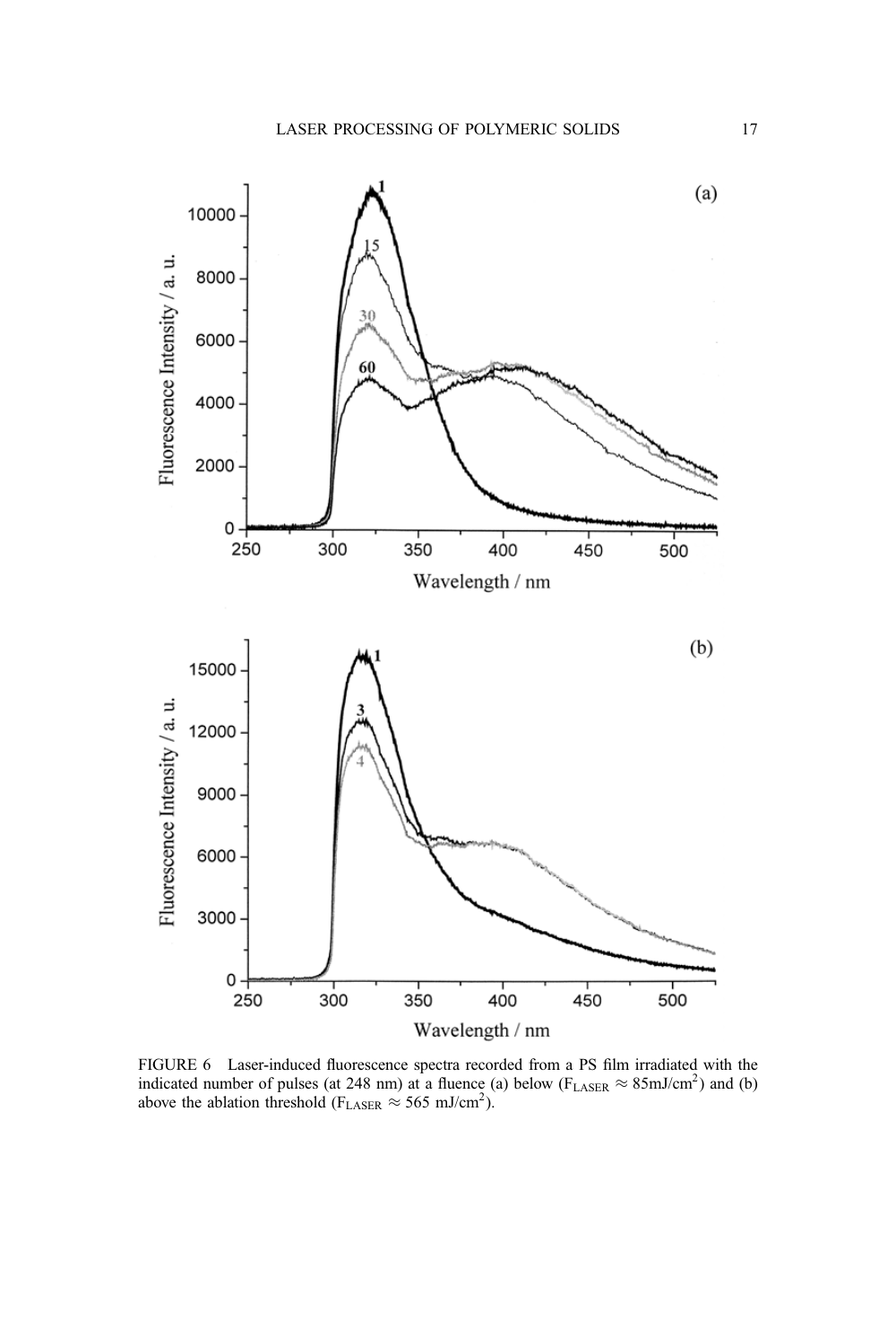(monomer emission being mainly observed at  $\approx 285$  nm). Figure 6 illustrates the spectra recorded from PS upon irradiation with successive laser pulses at low laser fluences. In this case, the fluorescence peak of PS is observed to decrease gradually to very low values, with the decrease per pulse being more pronounced with increasing laser fluence. In parallel, a broad emission band at  $\approx 440$  nm, evidently due to highly conjugated products deriving from the polystyrene chains, is observed to grow with successive laser pulses. Based on previous studies, it is suggested that PS undergoes fragmentation to give benzyl and/or phenyl radicals, thereby accounting for the observed decrease in the excimer emission at  $\approx$  320 nm, while the emission at 440 nm can be ascribed to polyene structures.

The important point for the present purposes concerns the pulse evolution observed in the irradiation above the threshold ( $\approx 100$  mJ cm<sup>-2</sup>). Here, intense photoproduct emission is detected following the very first pulse, along with the decrease in the PS fluorescence. However, subsequent pulses do not appear to change much the ratio between the PS emission and that of photoproducts. Essentially, in this case, the ratio of degradation/PS emissions never turns to the extreme one observed at low laser fluences. There seems to be a balance between the degree of polymer degradation and the extent of photoproduct accumulation in the remaining substrate. Thus, the results seem to be largely analogous to the conclusion reached in the pulse evolution of the NapI photoproduct for irradiation at strongly absorbed wavelengths.

#### 4. CONCLUSIONS

In summary, the dependence of the nature and of the extent of the modifications of dopants within PMMA and PS polymer films has been examined as a function of laser parameters (laser fluence, wavelength, and number of pulses) and chromophore/polymer properties. It is shown that the substrate absorptivity and the number of laser pulses employed turn out to be the critical parameters in determining the quantity of photoproducts remaining in the substrate. No particular dependence of the nature, at least of the probed emitting products formed at 308 nm, 248 nm and 193 nm, on wavelength is observed, though there is an indication that the relative efficiency for formation of recombination and fused polyaromatic products is enhanced with decreasing substrate absorptivity. Most importantly, different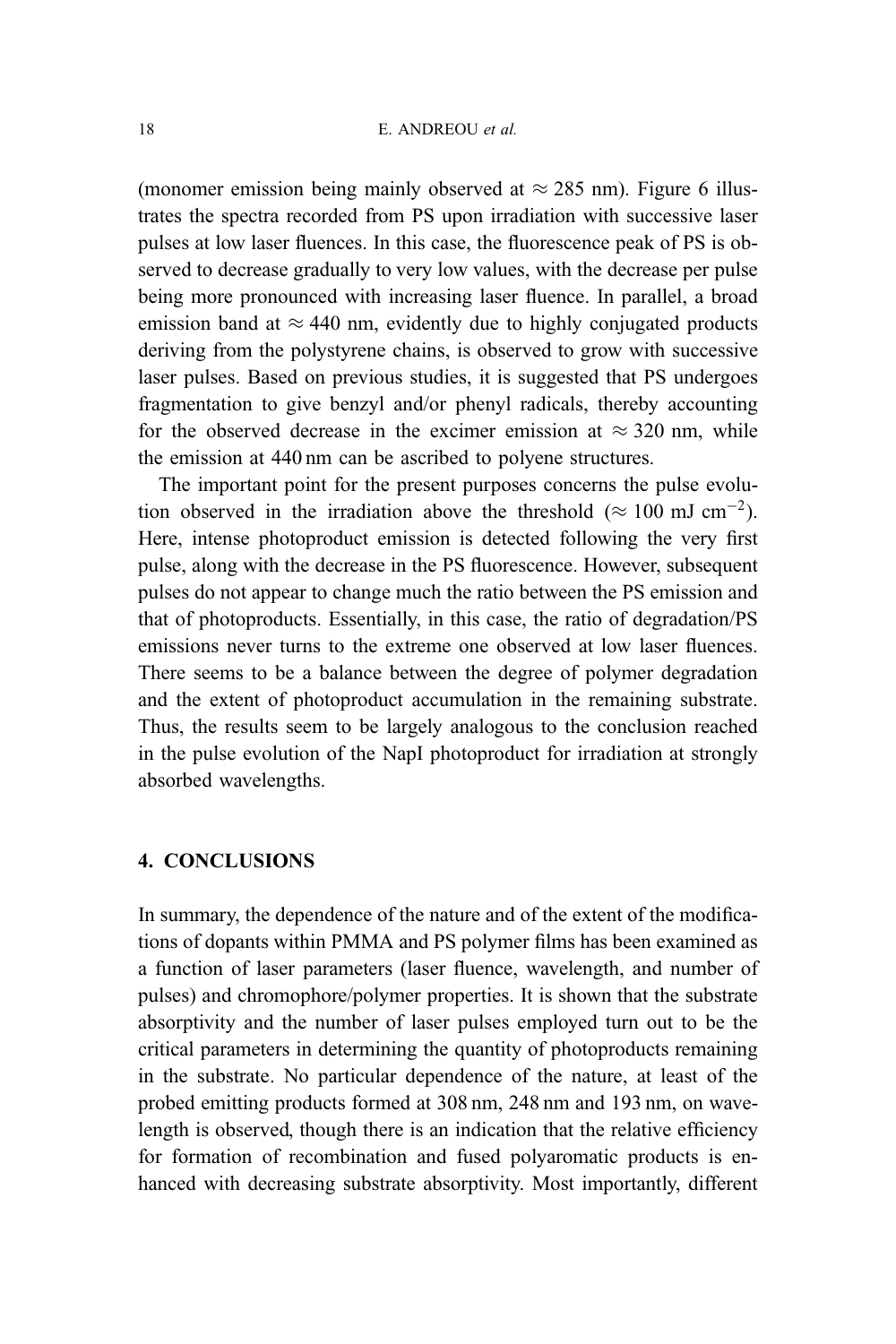types of FLASER-dependence of the photoproduct amount remaining in the substrate are found for the different wavelengths. In the case of irradiation at strongly absorbed wavelengths, the amount of photoproduct remaining in the substrate following ablation is reduced from that expected on the basis of linear photochemistry, whereas in the irradiation at weakly absorbed wavelengths, the amount is indicated to be higher. Thus, it appears that absorptivity of the substrate at the irradiation wavelength is the major determinant for the type of dependence observed. The implications of these results for the optimisation of laser processing of molecular/organic solids are discussed and exemplified for the particular case of laser restoration of painted artworks as a study case. It is suggested that the importance of employing relatively strongly absorbed wavelengths in laser processing may relate, besides the efficient etching and good surface morphology, to the minimization of the chemical modifications. In contrast, irradiation with successive laser pulses is demonstrated to be disadvantageous for the photochemical integrity of the substrate, since it results in further photolysis and accumulation of photoproducts, as well as in secondary, ill-defined photoproducts.

In all, the study of these model systems appears to be most appropriate for establishing criteria for the systematic optimisation of laser processing techniques of molecular substrates. Furthermore, though the present study has focused on the implications for the laser processing of polymeric substrates, the results provide also information about the condition of the film and the nature of chemical processes in the UV ablation. These will be addressed elsewhere, but nevertheless the results clearly show that photochemistry (photofragmentation and subsequent reactivity) in UV ablation is non-trivially modified from that observed at low laser fluences.

#### Acknowledgements

The work was supported in part by the Ultraviolet Laser Facility operating at F.O.R.T.H. under the Improving Human Potential (IHP)-Access to Research Infrastructures programme (contract No. HPRI-CT-1999-00074) and by the Training and Mobility of Researchers (TMR) programme of the EU (project No. ERBCHRXCT930157) and by the  $\Pi$ ENE $\Delta$  programme (project No.  $99E\Delta 6$ ) of the General Secretariat of Reseach and Technology—Ministry of Development (Greece). A fellowship to E.A. by the EITEAEK programme "Applied Moleculary Spectroscopy"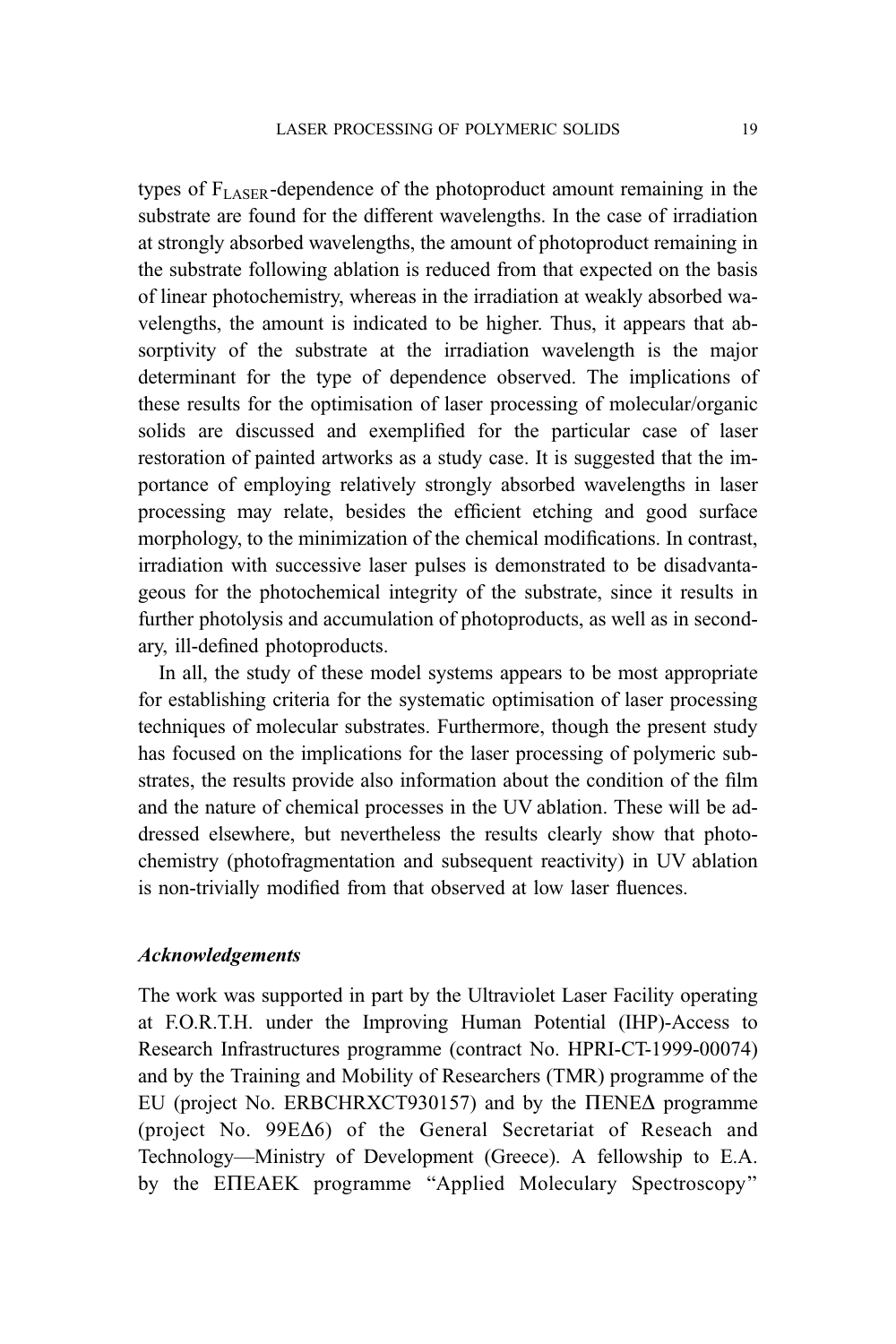(Department of Chemistry, University of Crete) is gratefully acknowledged. The authors would like to thank Prof. G. Fytas and Dr. D. Vlassopoulos of the Polymer group at F.O.R.T.H. for helpful discussions on polymer properties.

#### References

- [1] Boyd I. A. (Ed.), "Photochemical Processing of Electronic Materials", (Academic Press, London, 1992)
- [2] (a) Miller J. C. (Ed.), ''Laser Ablation. Principles and Applications'', (Springer Ser. Mater. Sci. 28, Springer-Verlag, Berlin, 1994) (b) Baeuerle D., ''Laser Processing and Chemistry, Springer, Berlin, 2000), Chap. 12–13 and 27
- [3] for instance: (a) Rumsby P., Harvey E., Thomas D., Rizvi N., (1997) SPIE Vol. 3184, 176 and references therein (b) Archambault J. L., Reekie L., Russel R. S. J., (1993) Electronics Letters 29 (1).
- [4] (a) Radhakrishnan G., Marquez N. and Muller H., (1992) MRS Proc. 236, 77 (b) Lu Y. F., Lee Y. P., Zhan M. S., (1998) J. Appl. Phys. 83, 1677
- [5] (a) Blanchet G. B., (1993) Appl. Phys. Lett. 62, 479 (b) Blanchet G. B., Fincher Jr. C. R., (1994) Adv. Mater. 6, 881 and references therein
- [6] Tolbert W. A., Lee I. -Y. S., Doxtrader M. M., Ellis E. W. and Dlott D. D., (1993) J. Imaging Sci. Technol. 37, 411
- [7] Zafiropulos V., Fotakis C., in ''Laser Cleaning in Conservation: an Introduction'', Cooper M. (Ed.) (Butterworth Heinemann, Oxford, 1998)
- [8] Georgiou S., Zafiropulos V., Anglos D., Balas C., Tornari V. and Fotakis C., (1998) Appl. Surf. Sci. 127–129, 738
- [9] ''Laser-Tissue Interaction IX'', ed. by Jacques S. L., SPIE Proc. Series, vol. 3254 (SPIE, Washington, 1998) and references therein
- [10] Hill P., "Multiphoton excitation eradicates eye cancers," 2000 OLE 71, 29–31
- [11] Gabrielly C. B., Pacella E., Abdolrahimzadeh S., Regine F., Mollo R., (1999) Ophthalmic. Surg. Las. 30, 442 and references therein
- [12] (a) Brunco D. P., Thompson M. O., Otis C. E., Goodwin P. M., (1992) J. Appl. Phys. 72, 4344 (b) Chen S., Lee I.-Y. S., Tolbert W. A., Wen X. and Dlott D. D., (1992) J. Phys. Chem. 96, 7178 (c) Lee I. -Y. S., Wen X., Tolbert W. A., Dlott D. D., Doxtader M. and Arnold D. R., (1992) J. Appl. Phys. 72, 2440
- [13] Lippert T., Langford S. C., Wokaun A., Georgiou S., Dickinson J. T., (1999) J. Appl. Phys. 86, 7116
- [14] Zweig A. D., Venugopalan V. and Deutch T. F., (1993) J. Appl. Phys. 74
- [15] Siano S., Pini R. and Salimbeni R., (1999) Appl. Phys. Lett. **74**, 1233
- [16] (a) Srinivasan R., Braren B., Dreyfus R. W., Handel L. and Seeger D. E., (1986) J. Opt. Soc. Am. B3, 785 (b) Sutcliffe E., Srinivasan R., (1986) J. Appl. Phys. 60, 3315
- [17] Webb R. L., Langford S. C., Dickinson J. T., Lippert T. K., (1998) Appl. Surf. Sci. 127– 129, 815
- [18] Berlman I. B., ''Handbook of Fluorescence Spectra of Aromatic Molecules'' (Academic Press, New York, 1971).
- [19] (a) Athanassiou A., Andreou E., Anglos D., Georgiou S. and Fotakis C., (1999) Appl. Phys. A 86, S285 (b) Lassithiotaki M., Athanassiou A., Anglos D., Georgiou S. and Fotakis C., (1999) Appl. Phys. A, Rapid Comm. 69, 363 (c) Athanassiou A., Andreou E., Fragouli D., Anglos D., Georgiou S., Fotakis C., Journal of Photochemistry & Photobiology: Chemistry (to appear)
- [20] Haselbach E., Rohner Y. and Suppan P., (1990) Helv. Chim. Acta 73, 1644
- [21] Offen H. W. and Beardslee R. A., (1968) *J. Chem. Phys.* **48**, 3584